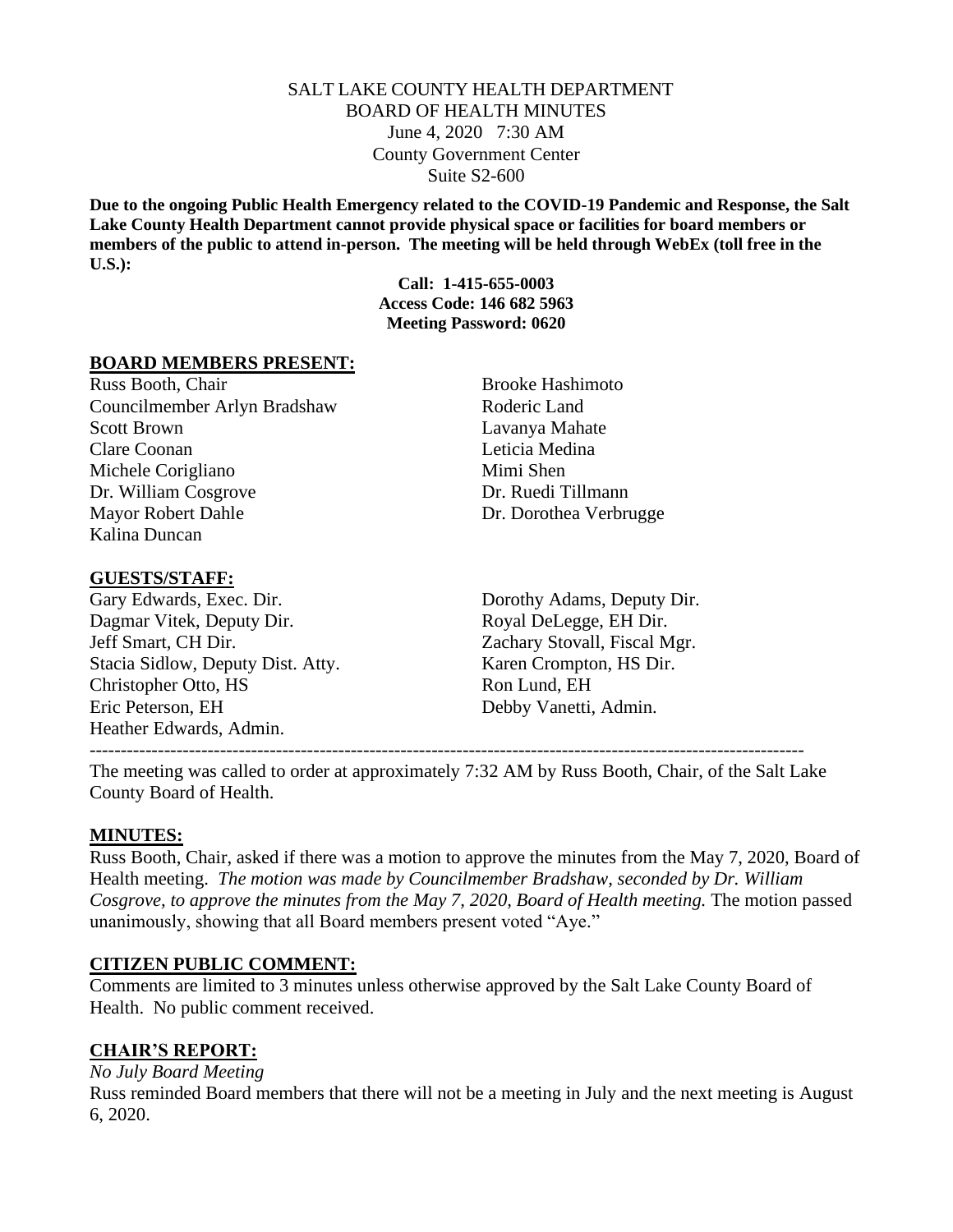Board of Health Minutes June 4, 2020 Page 2

### *Board Member Term Ending*

Russ informed the Board that this is the final meeting for Brooke Hashimoto and Clare whose terms end on June 30, 2020. Brooke and Clare will be invited to attend a future meeting for a proper Board recognition.

### **DIRECTOR***'***S REPORT:**

Gary thanked Brooke and Clare for their service on the Board of Health and the support given to the Health Department over the past six years.

### *Tobacco Legislation Update*

Gary informed Board members that new tobacco legislation will take effect on July 1, 2020, which will change the grandfathering date for tobacco specialty businesses and community proximity locations, as well as increase the age to purchase tobacco and tobacco products to 21.

### *Salt Lake City Riot*

Gary informed Board members that the Salt Lake Public Health Center received broken windows during the riots that occurred in Salt Lake City. Employees working in the building over the weekend and during the week were sent home early prior to the start of the riots and the building locked down for safety.

### **2020 JUNE BUDGET ADJUSTMENTS:**

Zachary Stovall, Fiscal Manager, presented information on the 2020 June budget adjustments that will be presented for County approval:

- Federal grants have an overall increase of \$625,756
- State grants have an overall increase of \$855,741
- Fees & Other Revenue has a decrease of  $\S(244,885)$
- Interfund has a decrease of  $\S(2,865)$
- Capital Lease Revenue-  $$(427,040)$
- Overall, Revenue increase of \$806,707
- Overall, Expenditure increase of \$194,678

Russ asked for a motion to approve the 2020 budget adjustments. *The motion was made by Dr. Dorothea Verbrugge, seconded by Kalina Duncan, to approve the 2020 budget adjustments.* The motion passed unanimously, showing that all Board members present voted "Aye."

For more detailed information, please see a hardcopy of the handouts included in the Board of Health meeting folder.

# **HEALTH DEPARTMENT BILLING UPDATE:**

Zachary Stovall, Fiscal Manager, reviewed the prorated billing letter to business owners and operators notifying them that the department is prorating annual renewal permit fees due to the public health emergency orders issued. All permitted facilities will be invoiced for 10 months, instead of 12, from March 2020 through February 2021.